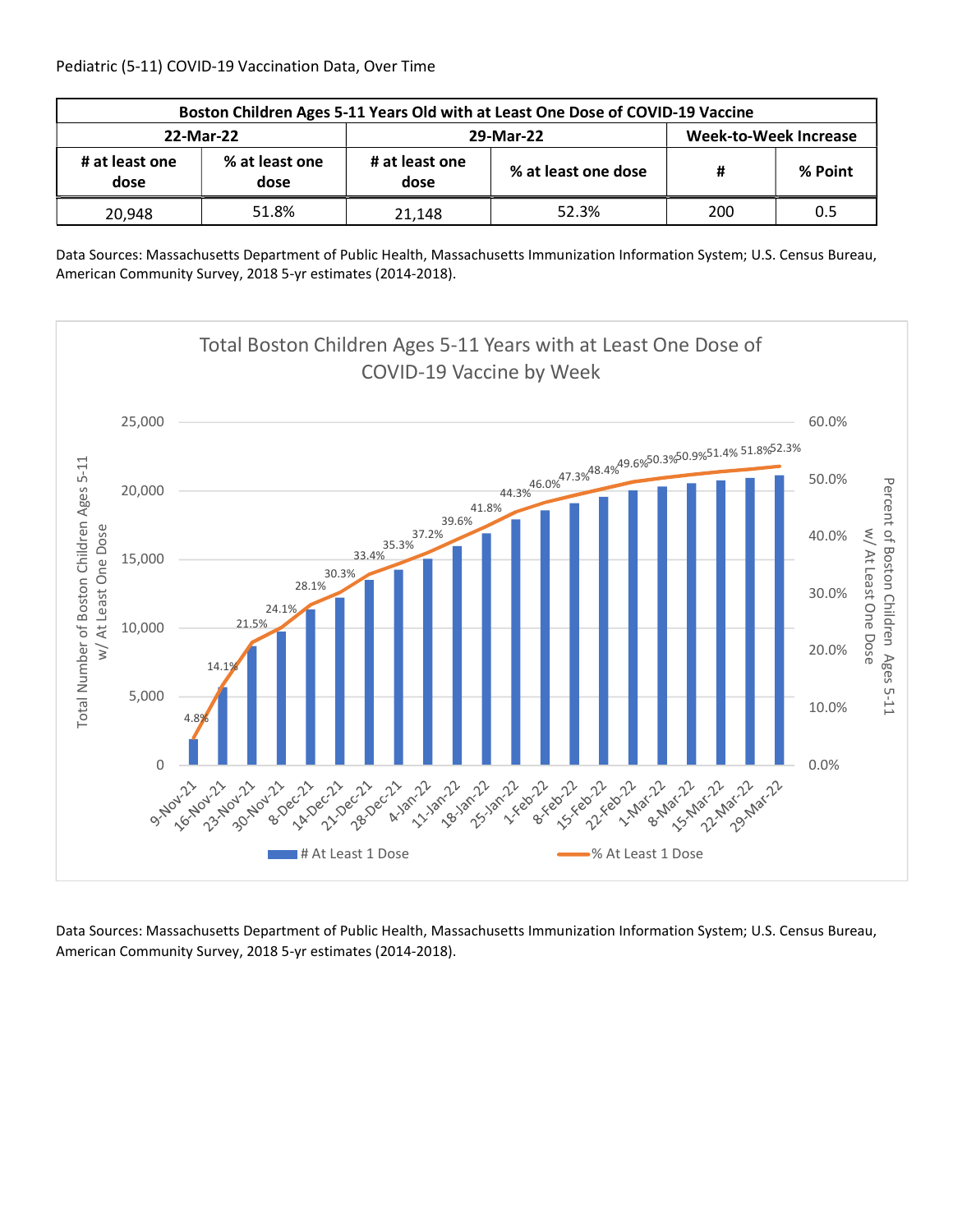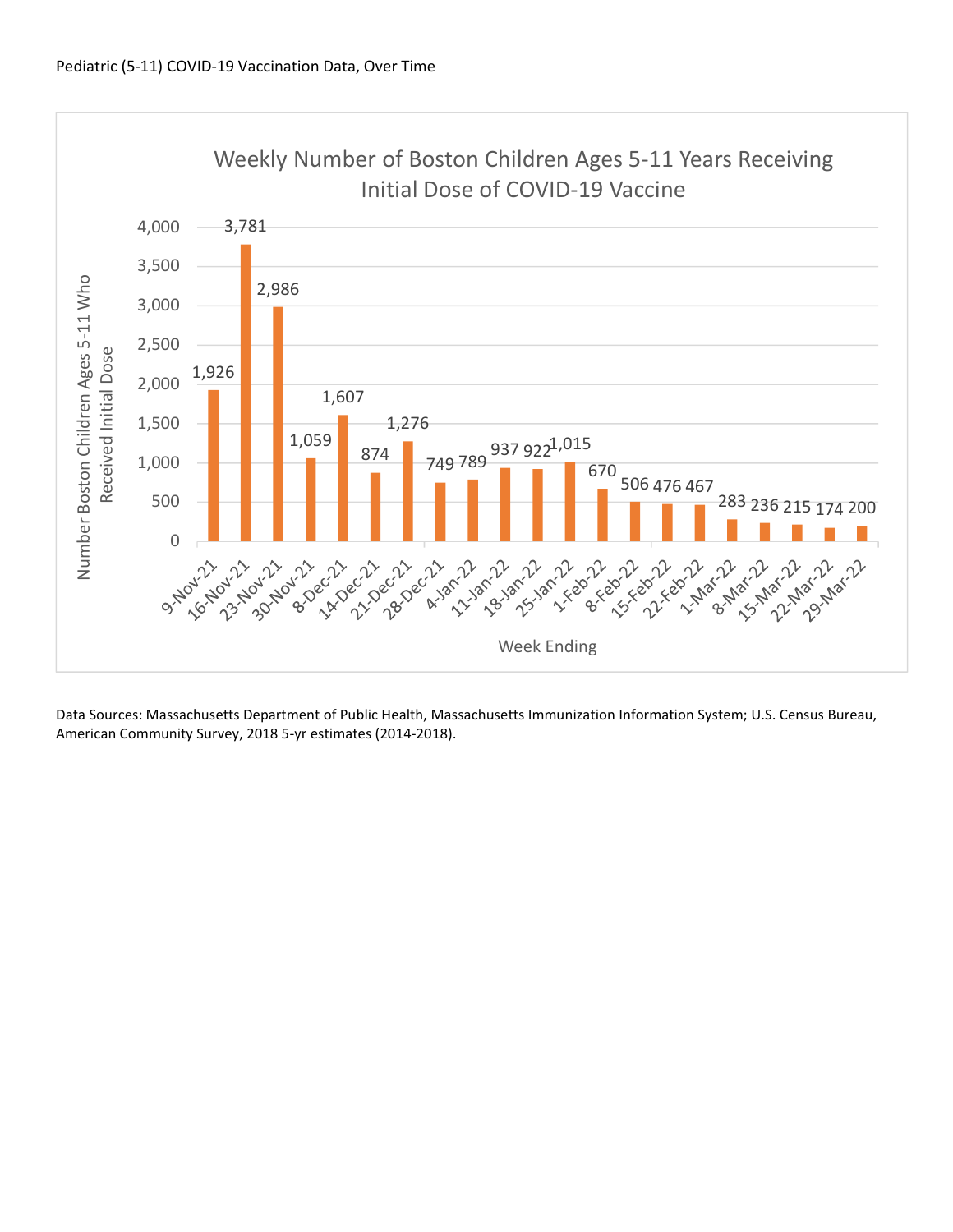Pediatric (5-11) COVID-19 Vaccination Data, Over Time

| Boston Children Ages 5-11 Years Old who are Fully Vaccinated for the COVID-19 Vaccine |                       |           |                       |     |         |  |
|---------------------------------------------------------------------------------------|-----------------------|-----------|-----------------------|-----|---------|--|
| 22-Mar-22                                                                             |                       | 29-Mar-22 | Week-to-Week Increase |     |         |  |
| # Fully Vaccinated                                                                    | % Fully<br>Vaccinated |           | % Fully<br>Vaccinated | #   | % Point |  |
| 17,159                                                                                | 42.5%                 | 17,405    | 43.1%                 | 246 | 0.6     |  |

Data Sources: Massachusetts Department of Public Health, Massachusetts Immunization Information System; U.S. Census Bureau, American Community Survey, 2018 5-yr estimates (2014-2018).

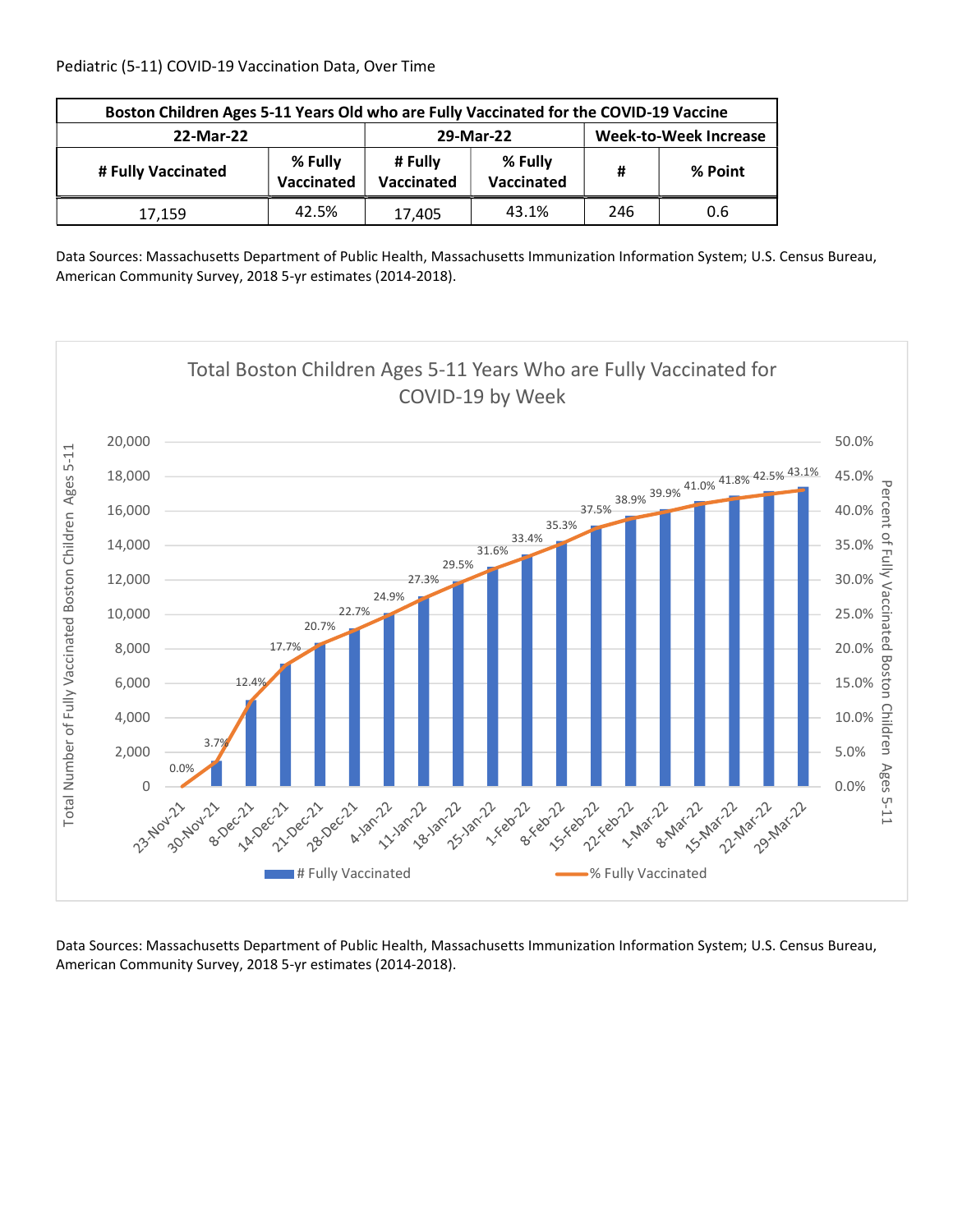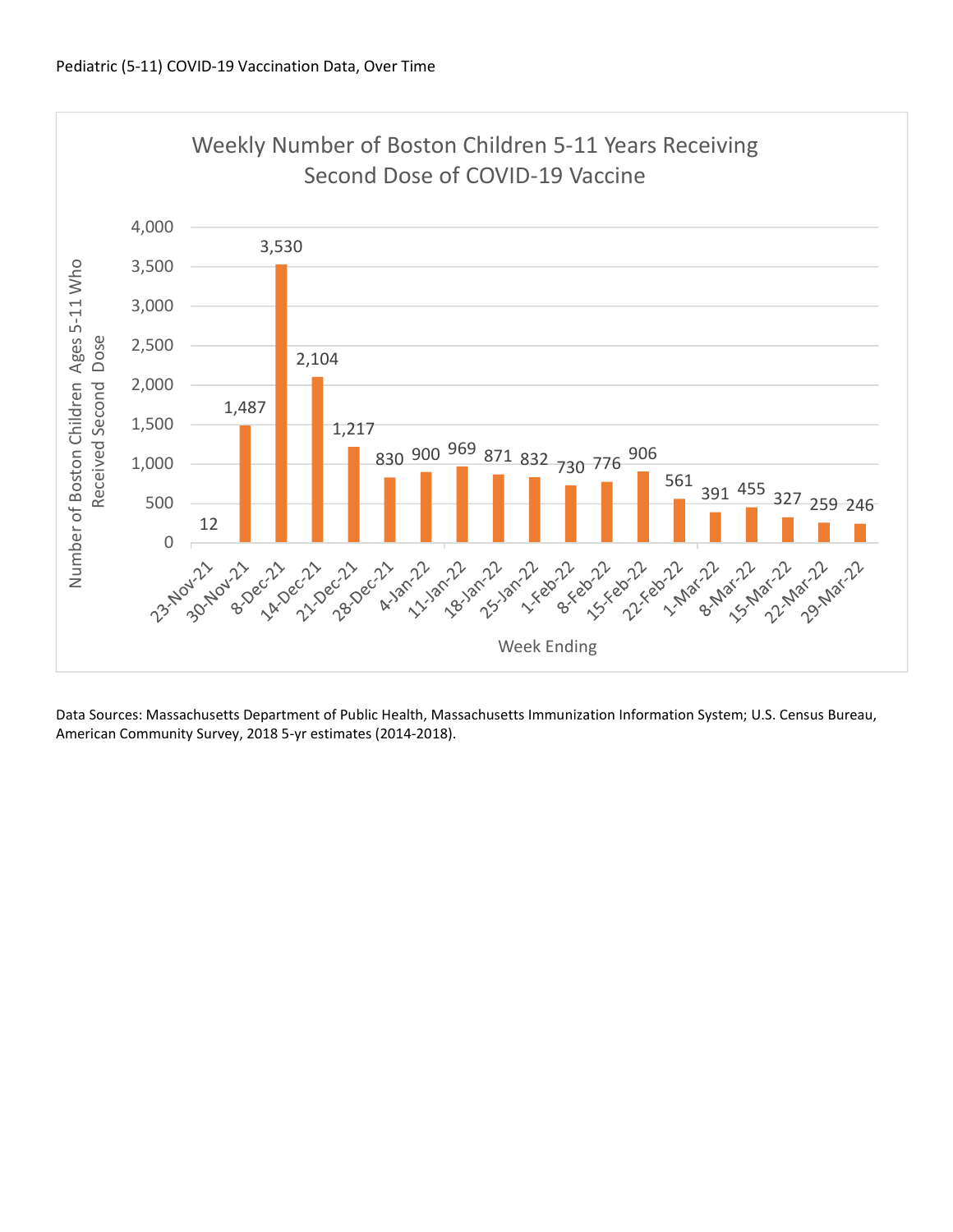

\* Total number of Boston children with at least one dose (5-11 years old) is 21,148 as of 3/29/2022; population-based percentages for children of other racial/ethnic groups (n=2,995) are not included in this chart due to unavailable comparable population data.

Asian/PI = Asian, Native Hawaiian, and Pacific Islander.

NOTE: Population estimates for the specified age group of children ages 5-11 are not available by race/ethnicity. Therefore, the population size of children ages 5-11 in each racial/ethnic group was approximated as follows: population estimate of children ages 5-10 + 40% of the population estimate of children ages 10-14.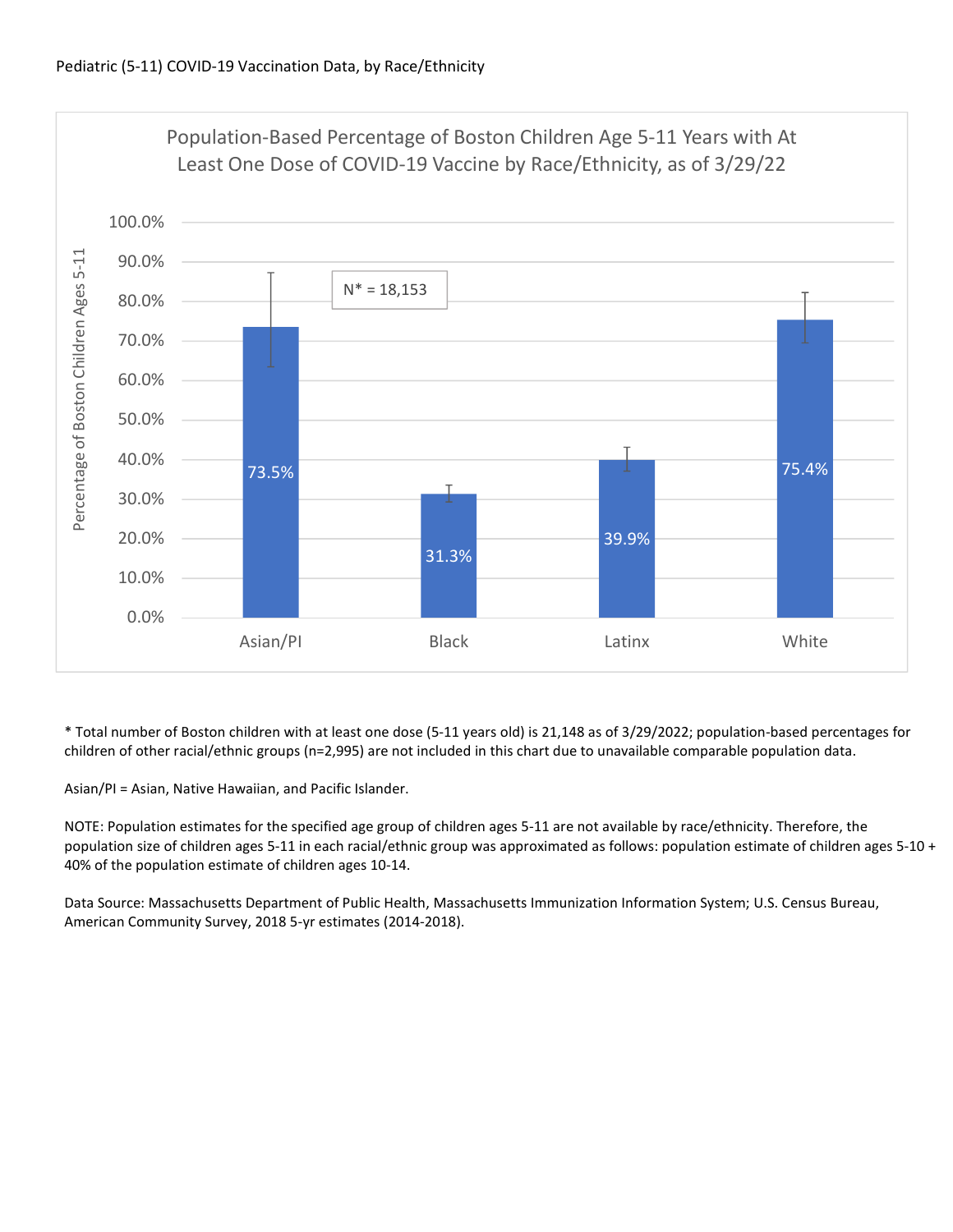

\* Total number of Boston children who are fully vaccinated (5-11 years old) is 17,405 as of 3/29/2022; population-based percentages for children of other racial/ethnic groups (n=2,334) are not included in this chart due to unavailable comparable population data.

Asian/PI = Asian, Native Hawaiian, and Pacific Islander.

NOTE: Population estimates for the specified age group of children ages 5-11 are not available by race/ethnicity. Therefore, the population size of children ages 5-11 in each racial/ethnic group was approximated as follows: population estimate of children ages 5- 10 + 40% of the population estimate of children ages 10-14.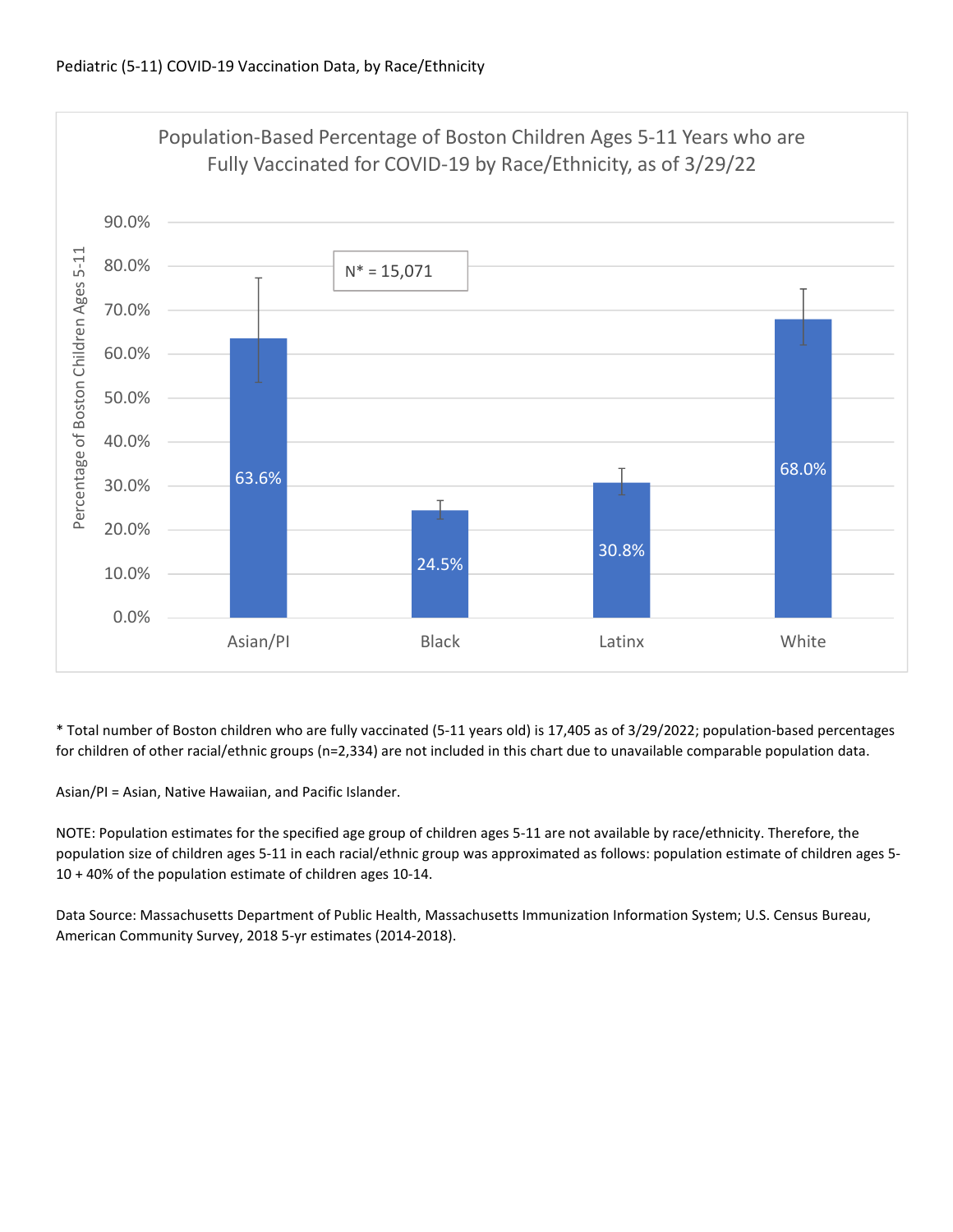| Boston Children Ages 5-11 Years with At Least One Dose of COVID-19 Vaccine by ZIP, as of 3/29/22 |            |            |                 |            |            |            |  |
|--------------------------------------------------------------------------------------------------|------------|------------|-----------------|------------|------------|------------|--|
|                                                                                                  | <b>ZIP</b> | Pop        | At Least 1 Dose |            |            |            |  |
| Neighborhood                                                                                     |            |            | Count           | % Estimate | 95% CI (L) | 95% CI (U) |  |
| BB/BH/DT/NE/WE                                                                                   | 02108      | $***$      | 113             | $***$      | $***$      | $***$      |  |
| BB/BH/DT/NE/WE                                                                                   | 02109      | $***$      | 94              | $**$       | $**$       | $**$       |  |
| BB/BH/DT/NE/WE                                                                                   | 02110      | $***$      | 48              | $***$      | $***$      | $***$      |  |
| South End                                                                                        | 02111      | 424        | 359             | 84.7%      | 60.2%      | 100.0%     |  |
| BB/BH/DT/NE/WE                                                                                   | 02113      | 159        | 71              | 44.7%      | 31.6%      | 76.0%      |  |
| BB/BH/DT/NE/WE                                                                                   | 02114      | 341        | 281             | 82.4%      | 53.9%      | 100.0%     |  |
| Fenway                                                                                           | 02115      | 707        | 280             | 39.6%      | 29.0%      | 62.2%      |  |
| BB/BH/DT/NE/WE                                                                                   | 02116      | 502        | 550             | 99.9%      | 83.5%      | 100.0%     |  |
| South End                                                                                        | 02118      | 1,573      | 839             | 53.3%      | 42.8%      | 70.6%      |  |
| Roxbury                                                                                          | 02119      | 2,550      | 1,136           | 44.5%      | 37.9%      | 54.0%      |  |
| Roxbury                                                                                          | 02120      | 762        | 294             | 38.6%      | 29.9%      | 54.4%      |  |
| Dorchester 21-25                                                                                 | 02121      | 3,563      | 1,146           | 32.2%      | 28.2%      | 37.4%      |  |
| Dorchester 22-24                                                                                 | 02122      | 1792       | 919             | 51.3%      | 41.9%      | 66.0%      |  |
| Dorchester 22-24                                                                                 | 02124      | 4778       | 1,937           | 40.5%      | 35.6%      | 47.0%      |  |
| Dorchester 21-25                                                                                 | 02125      | 2192       | 1,056           | 48.2%      | 41.0%      | 58.3%      |  |
| Mattapan                                                                                         | 02126      | 2591       | 860             | 33.2%      | 28.1%      | 40.6%      |  |
| South Boston                                                                                     | 02127      | 1543       | 797             | 51.7%      | 44.0%      | 62.5%      |  |
| East Boston                                                                                      | 02128      | 3815       | 2,041           | 53.5%      | 47.6%      | 61.0%      |  |
| Charlestown                                                                                      | 02129      | 1265       | 978             | 77.3%      | 63.4%      | 99.1%      |  |
| Jamaica Plain                                                                                    | 02130      | 1848       | 1,539           | 83.3%      | 71.2%      | 100.0%     |  |
| Roslindale                                                                                       | 02131      | 2742       | 1,558           | 56.8%      | 49.2%      | 67.2%      |  |
| <b>West Roxbury</b>                                                                              | 02132      | 1519       | 1,271           | 83.7%      | 69.4%      | 100.0%     |  |
| Allston/Brighton                                                                                 | 02134      | 541        | 326             | 60.3%      | 42.6%      | 100.0%     |  |
| Allston/Brighton                                                                                 | 02135      | 1367       | 972             | 71.1%      | 58.0%      | 91.8%      |  |
| <b>Hyde Park</b>                                                                                 | 02136      | 3153       | 1,468           | 46.6%      | 39.8%      | 56.0%      |  |
| Allston/Brighton                                                                                 | 02163      | $\ast\ast$ | $\ast$          | $***$      | $***$      | $***$      |  |
| BB/BH/DT/NE/WE                                                                                   | 02199      | $***$      | $\ast$          | $\ast\ast$ | $***$      | $***$      |  |
| South Boston                                                                                     | 02210      | $***$      | 69              | $**$       | $***$      | $**$       |  |
| Fenway                                                                                           | 02215      | $**$       | 105             | $***$      | $***$      | $***$      |  |

BB/BH/DT/NE/WE = Back Bay/Beacon Hill/Downtown/North End/West End.

\* Value has been suppressed because the dose records number in the specified ZIP code area is less than 30.

\*\* Suppressed due to unstable population denominator estimates.